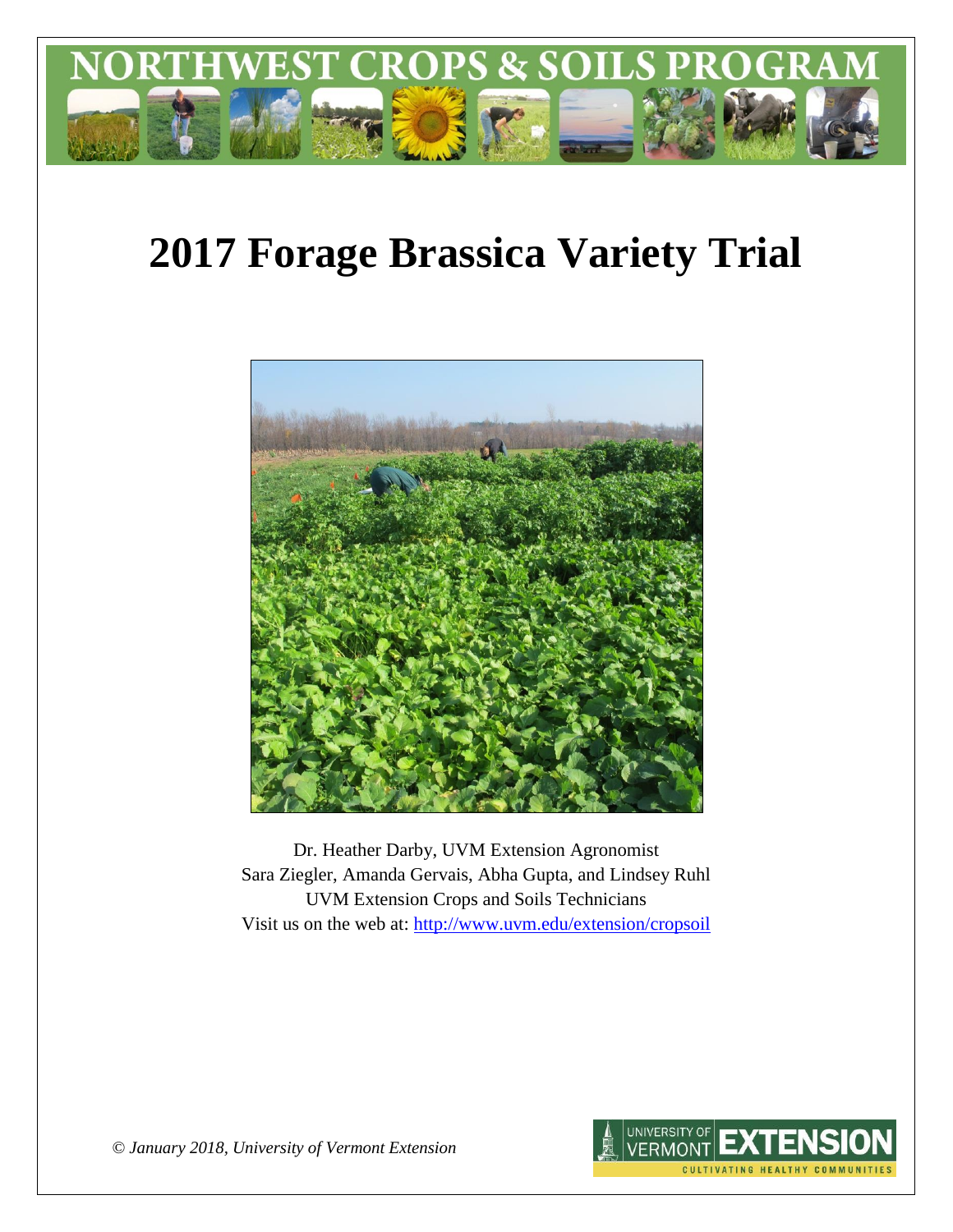#### **2017 FORAGE BRASSICA VARIETY TRIAL Dr. Heather Darby, University of Vermont Extension [Heather.Darby\[at\]uvm.edu](mailto:heather.darby@uvm.edu?subject=2012%20Forage%20Brassica%20Report)**

Forage brassicas are very cold hardy and can extend the grazing season late into the fall. They grow extremely fast and provide very nutrient dense feed at times when growth is limited for many other species. Brassicas fit well into some annual crop rotations such as small grains or summer annual forages. Adding brassicas to a grazing plan can not only extend the grazing season but can also reduce the reliance on expensive feed inputs. There are many different species of forage type brassicas on the market today including mustards, turnips, radishes, and kales. In 2017, the University of Vermont's Northwest Crops & Soils Program conducted a forage brassica variety trial to evaluate yield and quality of commercially available forage brassica varieties.

## **MATERIALS AND METHODS**

In 2017, a variety trial was conducted at Borderview Research Farm in Alburgh, VT, to evaluate eight forage brassica varieties (Table 1, Image 1).

| <b>Variety</b>     | <b>Species</b>  |
|--------------------|-----------------|
| Appin              | Turnip          |
| <b>Barkant</b>     | Turnip          |
| <b>Barsica</b>     | Rape            |
| <b>Dwarf Essex</b> | Rape            |
| Eco-Till           | Radish          |
| Groundhog          | Radish          |
| Purple Top         | Turnip          |
| T-Raptor           | Brassica hybrid |

**Table 1. Eight forage brassica varieties, 2017.**



**Image 1. Two brassica varieties, 2017.**

The seedbed was prepared using standard local practices, including incorporating previous crop residue with a moldboard plow and finishing with disk and spike tooth harrows (Table 2). The soil was a Benson silt loam. The experimental design was a randomized complete block with four replications. Plots were 5'  $x 20'$  and were planted with a Great Plains grain drill at a rate of 6 lbs ac<sup>-1</sup> on 27-Aug.

| <b>Location</b>    | <b>Borderview Research Farm-Alburgh, VT</b> |  |  |  |
|--------------------|---------------------------------------------|--|--|--|
| Soil type          | Benson silt loam                            |  |  |  |
| Previous crop      | Spring barley                               |  |  |  |
| Tillage operations | Moldboard plow, disking, spike tooth harrow |  |  |  |
| Plot size (ft.)    | 5 x 20                                      |  |  |  |
| Planting date      | $27$ -Aug                                   |  |  |  |
| Seeding rate       | 6 lbs $ac^{-1}$                             |  |  |  |
| Harvest date       | $20$ -Oct                                   |  |  |  |

**Table 2. Agronomic and trial information, 2017.**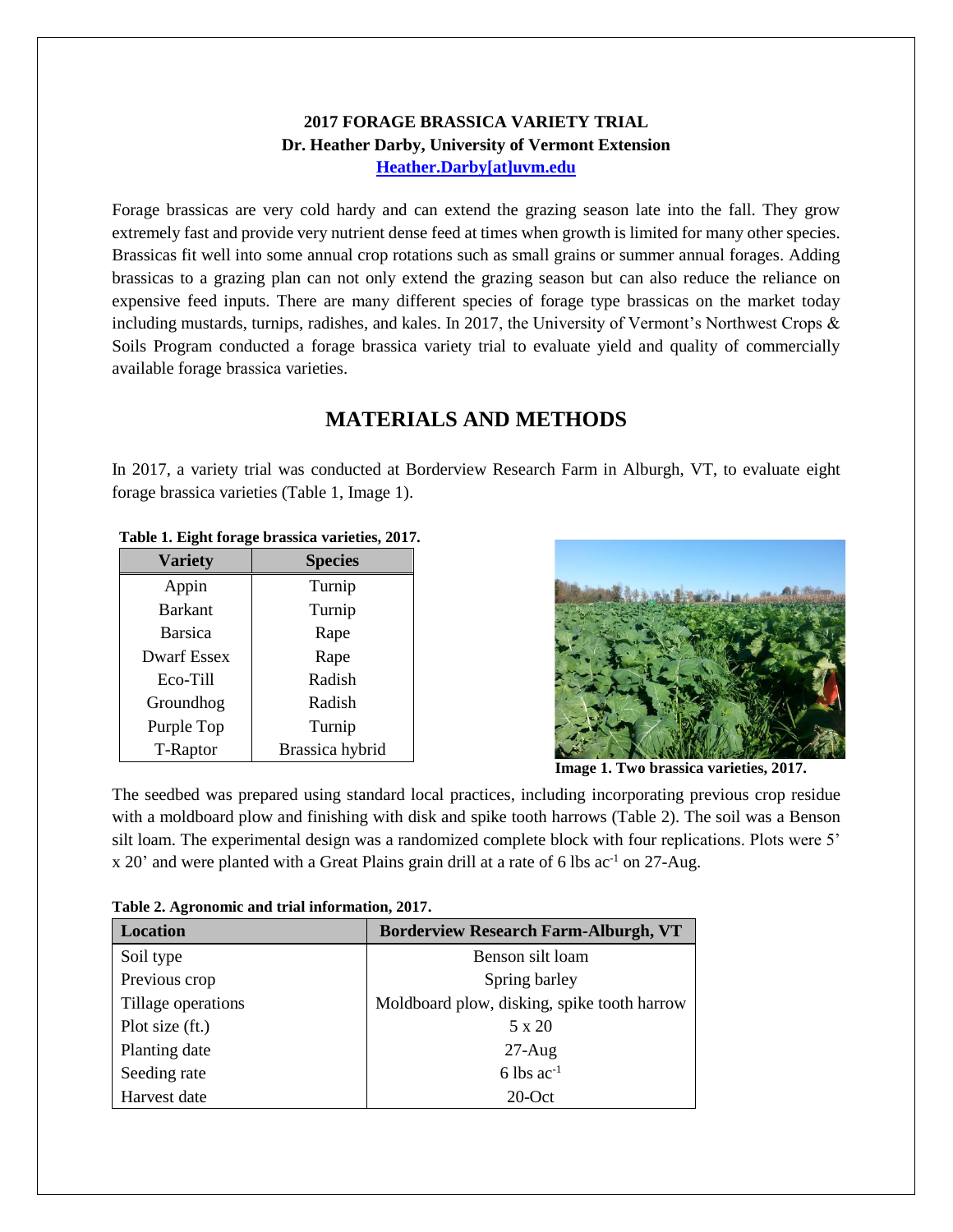All plots were hand harvested in a  $0.25m<sup>2</sup>$  area on 20-Oct to determine dry matter yields. At the time of harvest, heights were measured at three random locations in each plot. Dried vegetation was ground to 1mm using a UDY Corporation cyclone mill. Forage quality was analyzed by Dairy One Forage Laboratory (Ithaca, NY) for crude protein (CP), acid detergent fiber (ADF), neutral detergent fiber (NDF) and 30-hour digestible NDF (NDFD) via wet chemistry procedures.

The bulky characteristics of forage come from fiber. High fiber is negatively associated with forage feeding values since the less digestible portions of plants are contained in the fiber fraction. The detergent fiber analysis system separates forages into two parts: cell contents, which include sugars, starches, proteins, non-protein nitrogen, fats and other highly digestible compounds; and the less digestible components found in the fiber fraction. The total fiber content of forage is contained in the neutral detergent fiber (NDF). Chemically, this fraction includes cellulose, hemicellulose and lignin. Because of these chemical components and their association with the bulkiness of feeds, NDF is closely related to feed intake and rumen fill in cows. Recently, forage testing laboratories have begun to evaluate forages for NDF digestibility (NDFD). Evaluation of forages and other feedstuffs for NDFD is being conducted to aid prediction of feed energy content and animal performance. Research has demonstrated that lactating dairy cows will eat more dry matter and produce more milk when fed forages with optimum NDFD. Forages with increased NDFD will result in higher energy values and, perhaps more importantly, increased forage intakes. Forage NDFD can range from 20-80% NDF.

Variations in yield and quality can occur because of variations in genetics, soil, weather, and other growing conditions. Statistical analysis makes it possible to determine whether a difference among treatments is real or whether it might have occurred due to other variations in the field. All data was analyzed using a mixed

model analysis where replicates were considered random effects. At the bottom of each table, a LSD value is presented for each variable (e.g. yield). Least Significant Differences (LSDs) at the 10% level (0.10) of probability are shown. Where the difference between two treatments within a column is equal to or greater than the LSD value at the bottom of the column, you can be sure in 9 out of 10 chances that there is a real difference between the two values.

| <b>Variety</b> | Yield |
|----------------|-------|
| A              | 1600* |
| B              | 1200* |
| C              | 950   |
| LSD(0.10)      | 500   |

Treatments listed in bold had the top performance in a particular column; treatments that did not perform significantly worse than the top-performer in a particular column are indicated with an asterisk. In the example, treatment A is significantly different from treatment C, but not from treatment B. The difference between A and B is equal to 400, which is less than the LSD value of 500. This means that these treatments did not differ in yield. The difference between A and C is equal to 650, which is greater than the LSD value of 500. This means that the yields of these treatments were significantly different from one another.

### **RESULTS**

Weather data was recorded with a Davis Instrument Vantage Pro2 weather station, equipped with a WeatherLink data logger at Borderview Research Farm in Alburgh, VT (Table 3). From August through October, there were an accumulated 2044 growing degree days (GDDs), at a base temperature of 41° F. This is 340 more than the long term average and 101 more than 2016.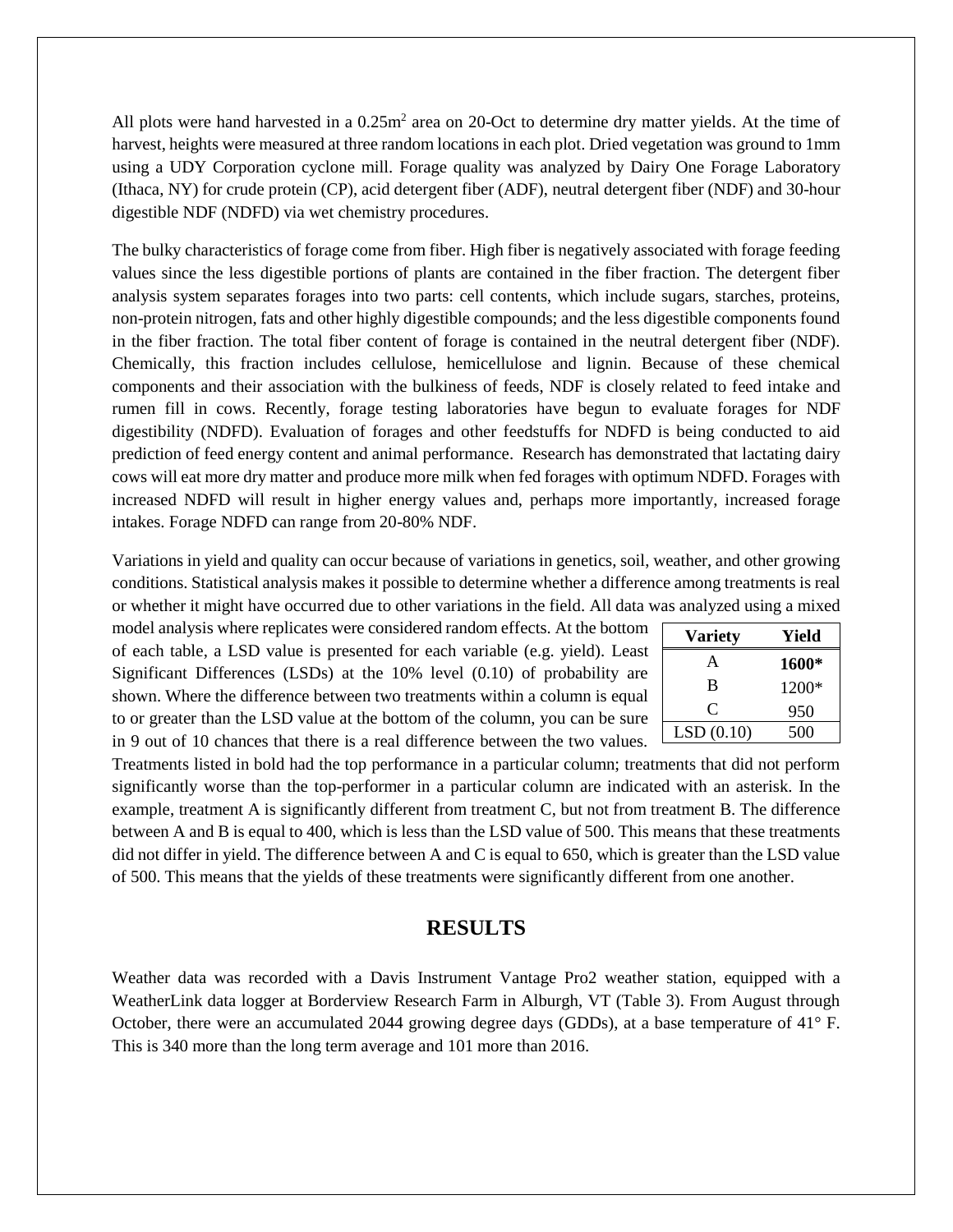|                                     | August  | September | October |
|-------------------------------------|---------|-----------|---------|
| Average temperature $({}^{\circ}F)$ | 67.7    | 64.4      | 57.4    |
| Departure from normal               | $-1.07$ | 3.76      | 9.20    |
|                                     |         |           |         |
| Precipitation (inches)              | 5.5     | 1.8       | 3.30    |
| Departure from normal               | 1.63    | $-1.80$   | $-0.31$ |
|                                     |         |           |         |
| Growing Degree Days (base 41°F)     | 829     | 699       | 516     |
| Departure from normal               | $-33$   | 111       | 257     |

#### **Table 3. 2017 weather data for Alburgh, VT.**

Based on weather data from a Davis Instruments Vantage Pro2 with WeatherLink data logger. Historical averages are for 30 years of NOAA data (1981-2010) from Burlington, VT.

At the time of planting, temperatures were slightly below normal and 3.6 inches of rain had already been accumulated for August, much of this precipitation coming in a 1.69-inch rain event just prior to planting. Temperatures increased after August with September and October seeing average temperatures that were 3.76 and 9.20 degrees above normal respectively. Rainfall also tapered off during this time. September was particularly dry seeing only 1.8 inches of precipitation, half the normal amount for that month. Furthermore, about 90% of the total accumulated for the month of September fell during the first week of this month. October was much warmer than normal with slightly below average precipitation. The excessively warm temperatures and moderate rainfall allowed the brassicas to greatly proliferate before harvest.

Forage brassica heights at harvest and dry matter yields did not statistically vary (Table 4). Brassicas averaged 47.8 cm at harvest with the tallest variety, Barsica, reaching 52.6 cm. Dry matter yields ranged from 1.20 to 2.05 tons of dry matter ac<sup>-1</sup>. The highest yielding variety was Groundhog, a tillage radish variety, which produced 2.05 tons ac<sup>-1</sup>. The lowest yielding variety was Eco-Till, another tillage radish variety, which produced only  $1.20$  tons ac<sup>-1</sup>.

| <b>Variety</b>     | <b>Type</b> | <b>Height</b><br>cm | Dry matter<br>(DM) yield<br>tons $ac^{-1}$ |
|--------------------|-------------|---------------------|--------------------------------------------|
| Appin              | Turnip      | 48.2                | 1.38                                       |
| <b>Barkant</b>     | Turnip      | 48.2                | 1.51                                       |
| <b>Barsica</b>     | Rape        | 52.6                | 1.40                                       |
| <b>Dwarf Essex</b> | Rape        | 48.1                | 1.42                                       |
| Eco-Till           | Radish      | 45.3                | 1.20                                       |
| Groundhog          | Radish      | 46.1                | 2.05                                       |
| Purple Top         | Turnip      | 45.3                | 1.35                                       |
| T-Raptor           | Hybrid      | 48.8                | 1.86                                       |
| LSD $(p = 0.10)$   |             | <b>NS</b>           | <b>NS</b>                                  |
| Trial mean         |             | 47.8                | 1.52                                       |

| Table 4. Yield and height of eight forage brassica varieties, 2017. |
|---------------------------------------------------------------------|
|---------------------------------------------------------------------|

Treatments indicated with an asterisk\* performed similarly to the top performer in **bold.** NS- No significant difference.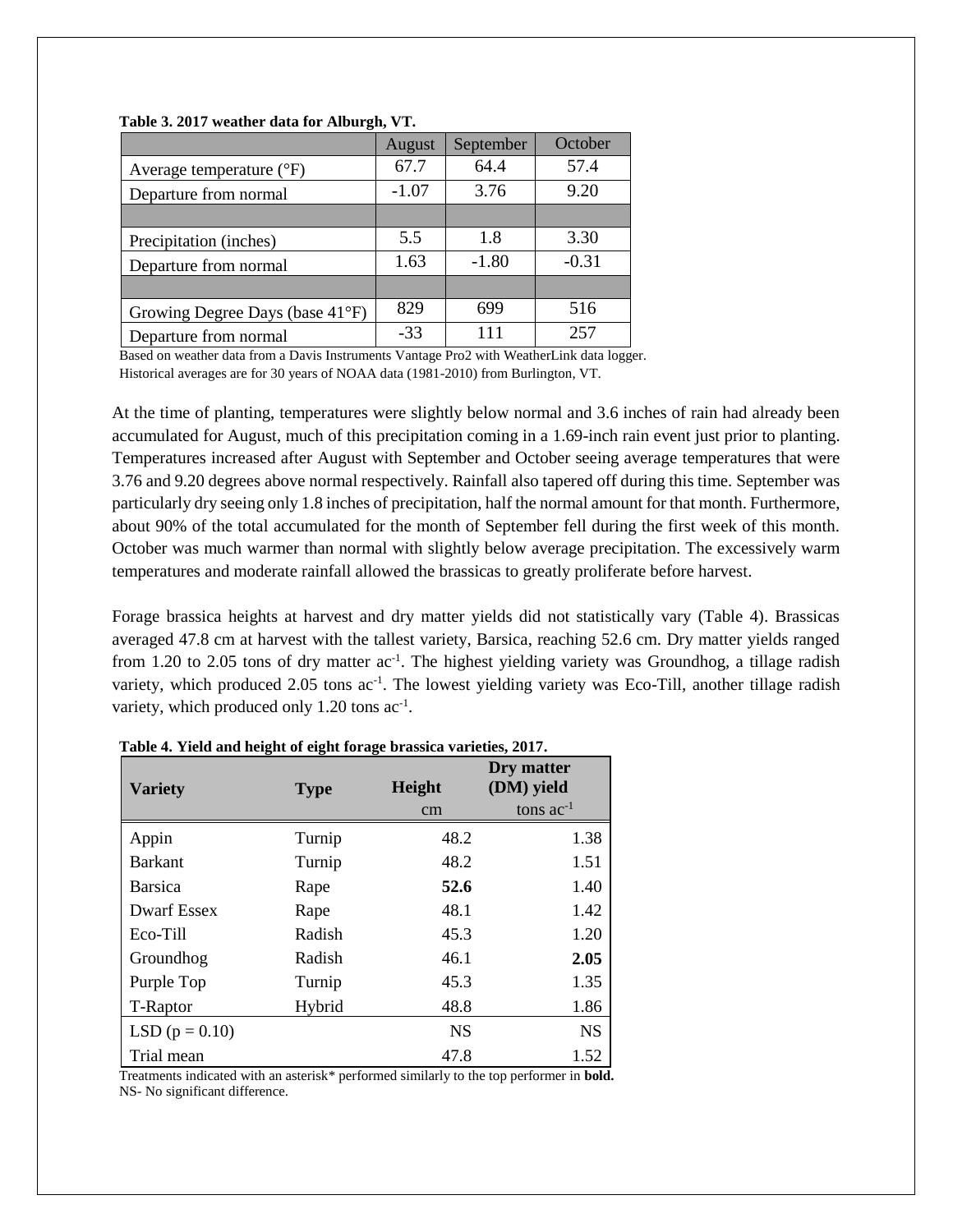Although these differences appear drastic, due to variation within each treatment, these yields are not statistically different from one another. Brassicas did differ statistically in some quality parameters (Table 5). Dry matters ranged from 7.19 to 9.88% with the highest dry matter produced by Dwarf Essex rape. Rapes are typically less leafy than the other brassica types producing tougher stems higher in fiber and thus higher dry matter content. Similarly, ADF and NDF levels increase with increasing fiber content. The lowest fiber concentrations were observed in the Purple Top turnip treatment with 14.4 and 20.7% ADF and NDF respectively. This ADF content was statistically similar to all other varieties except for Barsica and T-Raptor, while NDF content did not differ statistically from any of the varieties. Protein varied greatly across varieties. The highest protein level was 34.1% produced by the Eco-Till variety tillage radish. This was statistically similar to all other varieties except for Appin and Barkant turnips. Treatments averaged 69.6% TDN and .0770 Mcal of energy but did not differ significantly.

| <b>Variety</b>     |             | Dry<br>matter | <b>Crude</b><br>protein | <b>ADF</b> | <b>NDF</b> | TDN       | NE <sub>L</sub> |
|--------------------|-------------|---------------|-------------------------|------------|------------|-----------|-----------------|
|                    | <b>Type</b> | %             |                         | -% of DM-  |            |           | Mcal $lb^{-1}$  |
| Appin              | Turnip      | 7.67          | 27.4                    | $15.5*$    | 22.5       | 69.3      | 0.765           |
| <b>Barkant</b>     | Turnip      | 8.48*         | 25.9                    | $15.6*$    | 21.7       | 69.3      | 0.768           |
| <b>Barsica</b>     | Rape        | $8.83*$       | $29.6*$                 | 16.7       | 22.5       | 69.3      | 0.763           |
| <b>Dwarf Essex</b> | Rape        | 9.88          | $32.6*$                 | $15.3*$    | 21.2       | 70.0      | 0.778           |
| Eco-Till           | Radish      | 7.19          | 34.1                    | $15.9*$    | 21.5       | 70.3      | 0.775           |
| Groundhog          | Radish      | $8.77*$       | $32.8*$                 | $16.0*$    | 21.3       | 70.0      | 0.778           |
| Purple Top         | Turnip      | $9.13*$       | $29.3*$                 | 14.4       | 20.7       | 70.0      | 0.778           |
| T-Raptor           | Hybrid      | $8.77*$       | $32.0*$                 | 17.5       | 24.2       | 68.8      | 0.758           |
| LSD $(p = 0.10)$   |             | 1.55          | 5.5                     | 1.71       | <b>NS</b>  | <b>NS</b> | <b>NS</b>       |
| Trial mean         |             | 8.59          | 30.4                    | 15.9       | 22.0       | 69.6      | 0.770           |

|  |  | Table 5. Quality of eight forage brassica varieties, 2017. |  |
|--|--|------------------------------------------------------------|--|
|  |  |                                                            |  |

Treatments indicated with an asterisk\* performed similarly to the top performer in **bold.** NS- No significant difference.

#### **DISCUSSION**

Forage brassicas can provide high yields of high quality forage late in the year extending the grazing season and protecting stored feed reserves needed for winter feeding. All of the varieties in this trial produced over 1 ton of dry matter per acre after 54 days of growth. Although brassica forages can grow quickly, in our region planting needs to occur by mid-August in order to produce adequate biomass. Due to their high digestibility, care should be taken when incorporating brassicas into animals' diets; they should be treated like a concentrate, not a forage. An additional fiber source, such as dry hay, should be fed in conjunction with brassicas to avoid nutritional and digestive issues. Similarly, brassicas could be planted in combination with grasses, such as annual ryegrass or cereal grains, to provide a more balanced forage. Some of these varieties or types, namely the radishes and turnips, can produce taproots or bulbs that may provide additional soil compaction reducing benefits. These additional benefits were not explored in this trial but should be considered in addition to the information presented here when choosing a forage brassica that best fits your operation's needs. These data only present one year of data and should not alone be used to make important management decisions.